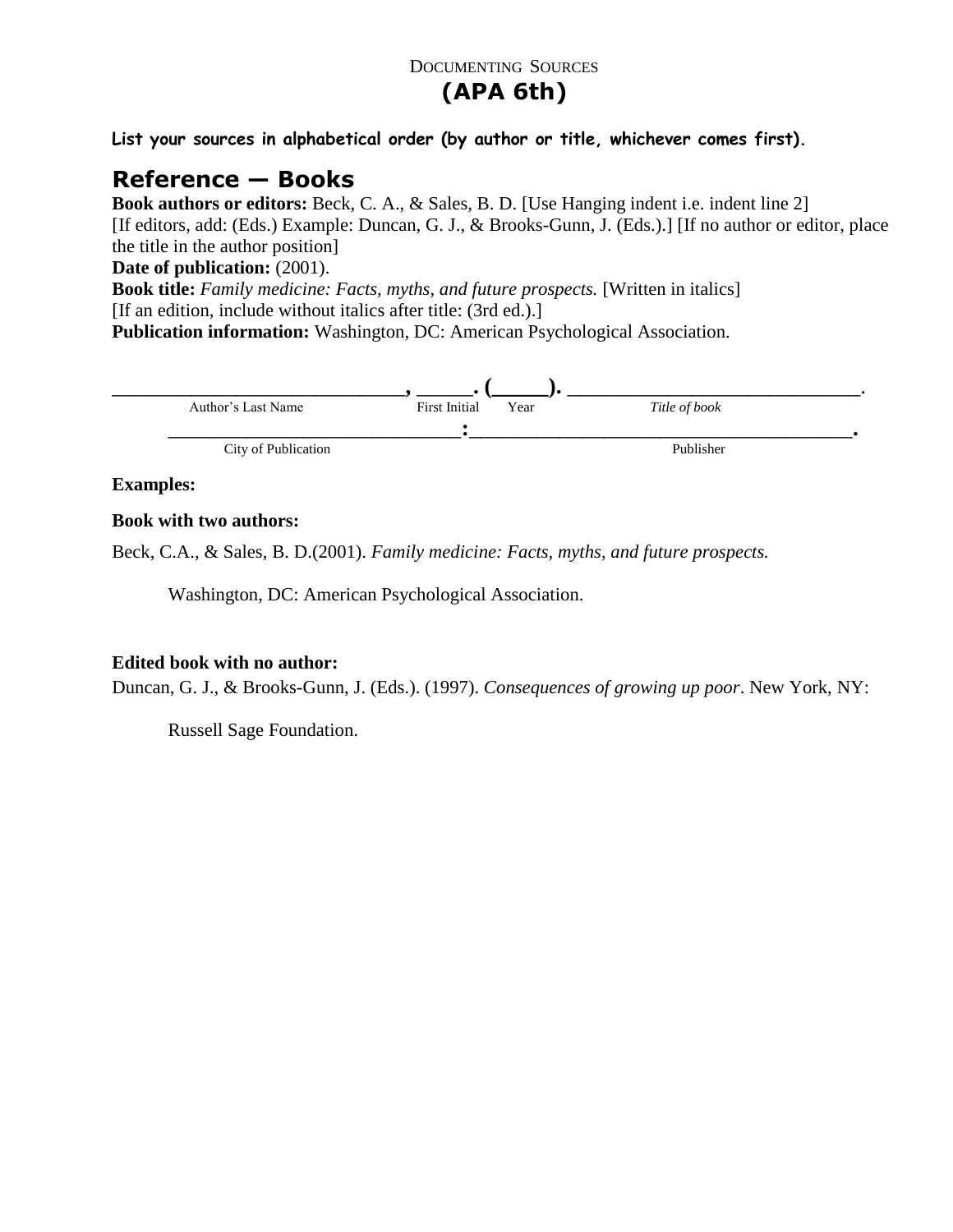### DOCUMENTING SOURCES

# **(APA 6th)**

**List your sources in alphabetical order (by author or title, whichever comes first).**

## **Reference — Book Chapters**

**Book authors:** Kahneman, D. [Use Hanging indent i.e. indent line 2] [If no author, place the title in the author position] **Date of publication: (2011). Title of the chapter:** How judgments happen **Book title:** *Thinking, fast and slow.* [Written in italics] Page numbers of the chapter: pp. 89 - 96 **Publication information** (City of publication and publisher's name)**:** New York, NY: Farrar, Straus and Giroux.



#### **Example:**

Kahneman, D. (2011). How judgments happen. *Thinking, fast and slow* (pp. 89 – 95).

New York: Farrar, Straus and Giroux.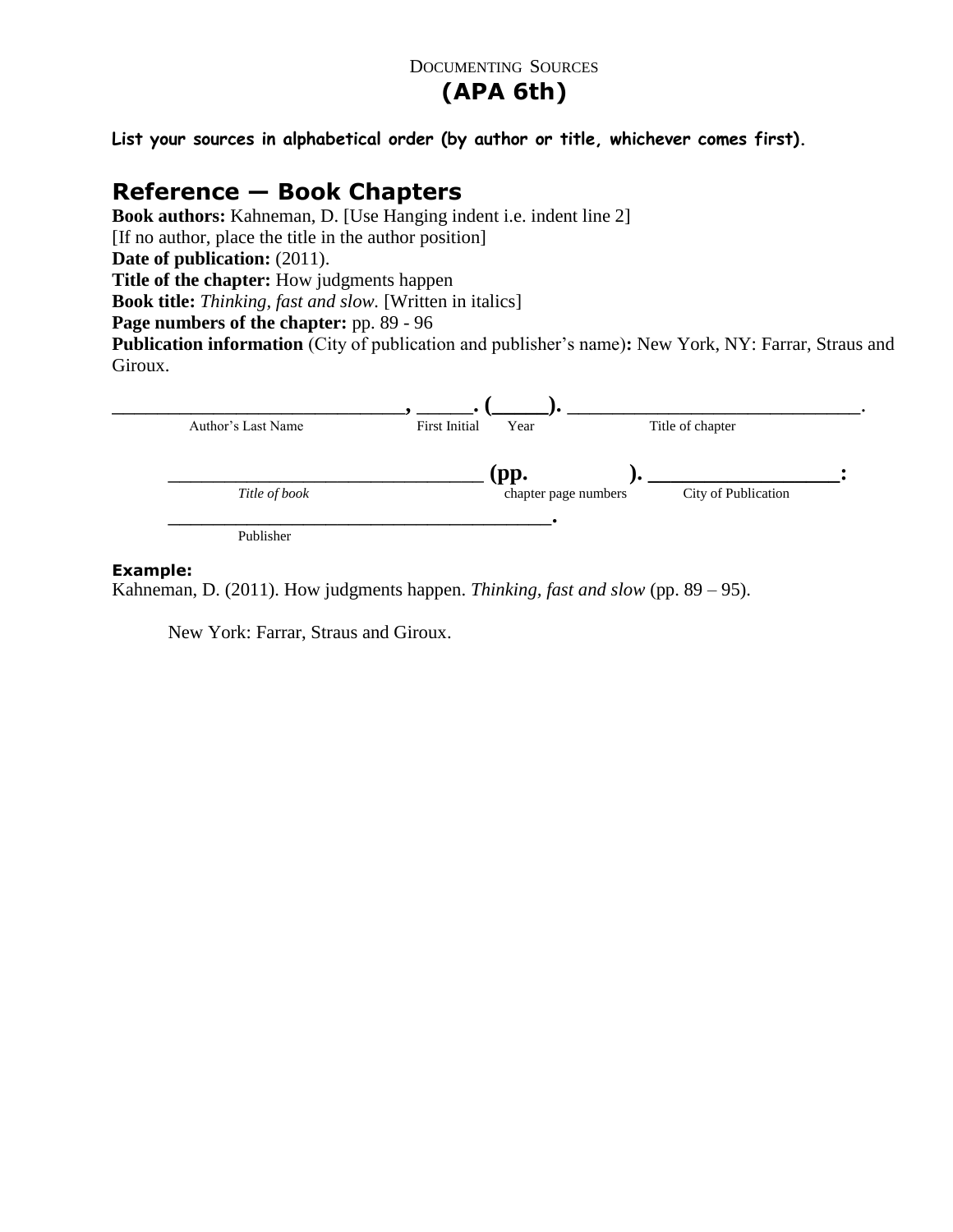### DOCUMENTING SOURCES

# **(APA 6th)**

**List your sources in alphabetical order (by author or title, whichever comes first).**

# **Reference — Book Chapters in an Edited Book**

**Chapter author(s):** Buckingham, D. [Use Hanging indent i.e. indent line 2] [If no individual authors, add (Ed) ] **Date of publication:** (1997).

**Title of the chapter:** Electronic child abuse? Rethinking the media's effects on children

**Editor's Name(s):** (First name first) B. Martin, & J. Petley (Ed.)

**Book title:** [Written in italics] *Ill effects: The media/violence debate*

**Page numbers of the chapter:** pp. 32 - 47

**Publication information** (City of publication and publisher's name)**:** London: Routledge.



### **Example:**

Buckingham, D. (1997). Electronic child abuse?Rethinking the media's effects on children. In

B. Martin & J. Petley (Eds.), *Ill effects: The media/violence debate* (pp. 32 – 47). London:

Routledge.